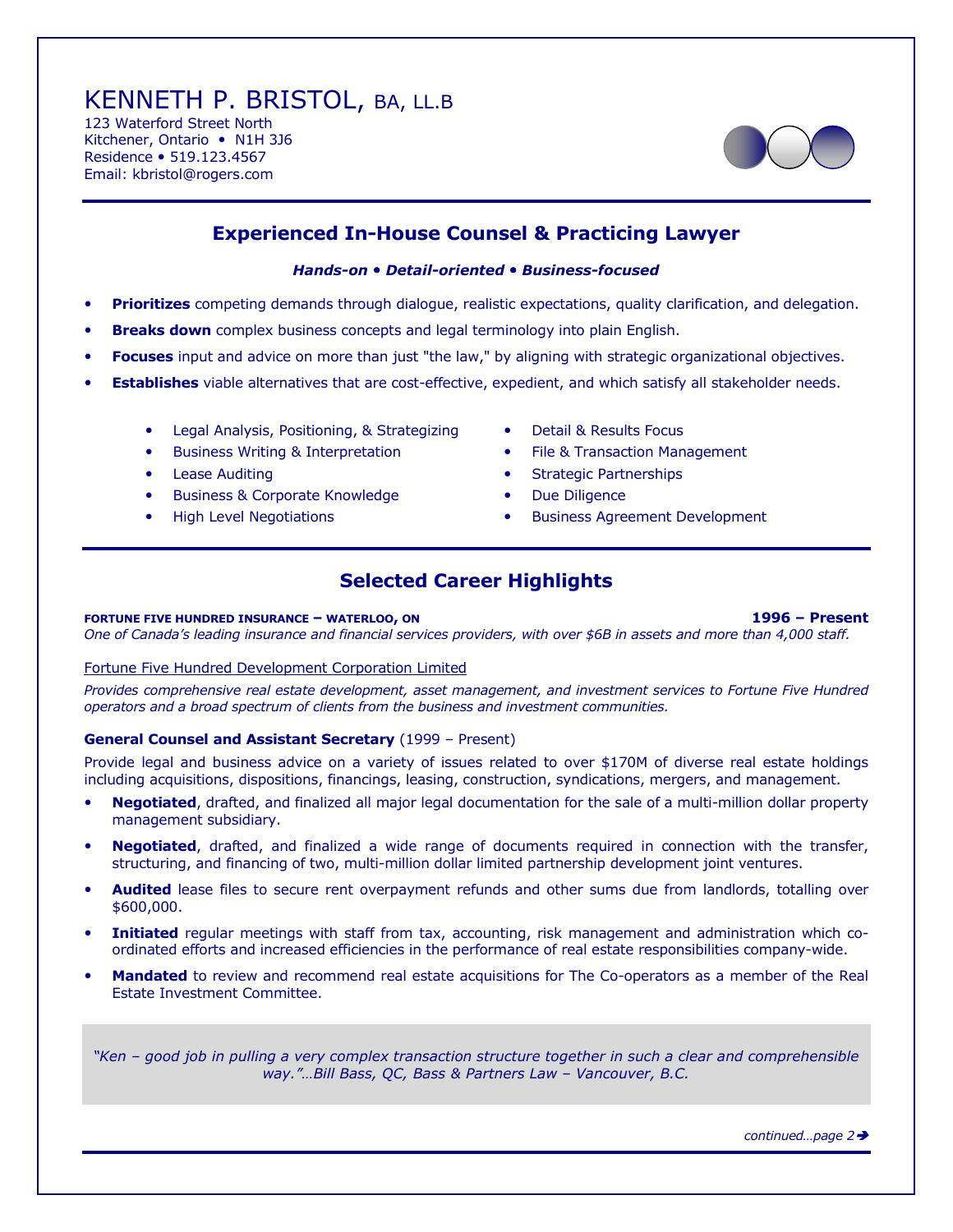# KENNETH P. BRISTOL



## **Selected Career Highlights...continued**

#### The Fortune Five Hundred Group Limited

A federally-incorporated organization whose subsidiaries include Fortune Five Hundred Insurance Company, Fortune Five Hundred Life Insurance Company, and Fortune Five Hundred Development Corporation Limited.

#### Counsel (2005 to present)

Report to General Counsel, with specific responsibility for the real estate file; provide legal services on a wide range of "head office" matters including compliance, corporate governance, ethics, conflicts of interest, and regulatory issues.

- **Designed** a customized and user-friendly lease administration database, thereby centralizing relevant data for ease of access and increased accuracy.
- **Researched** and summarized the state of provincial unclaimed property laws to determine procedures in dealing with dividends payable to shareholders who could not be located.
- **Devised** a group-wide records retention statement in accordance with legal requirements, business objectives, and cost containment strategy.

"Ken has a way of getting through to the issue and challenging us to clarify the language so that the intent is clear. His active participation and quick response to meet deadlines is much appreciated."

Joe Ramsey, VP Reinsurance & Risk Management, Fortune Five Hundred Group – Waterloo, ON

### Fortune Five Hundred General Insurance Company

The leading Canadian-owned, multi-product insurance company with assets of over \$4.4 billion, over 2800 staff, and 455 independent agents.

#### Lease Documentation Specialist (1996 – 1998)

Accountable for leading a lease team of six with responsibility for all leasing matters related to Fortune Five Hundred's 400+ corporate and sales offices across Canada. Reported to Facilities Manager.

- Refined in-house "standard" and external documents (offers, leases, assignments, licences, estoppel certificates, non-disturbance agreements, etc.) to safeguard interests and limit liabilities.
- Instituted weekly meetings, educated staff, and developed process for entire mandate of leasing department in order to maximize efficiencies and business/legal protections.
- Mentored new lawyers, two of whom have progressed significantly in their specialist careers.

"Ken taught me that accuracy and attention to detail are the best weapons in any negotiator's arsenal but that it is with courtesy and integrity that one strikes the best bargains." Rick Fulford, Partner, WestFoulds LLP – Toronto, ON

continued...page 3→